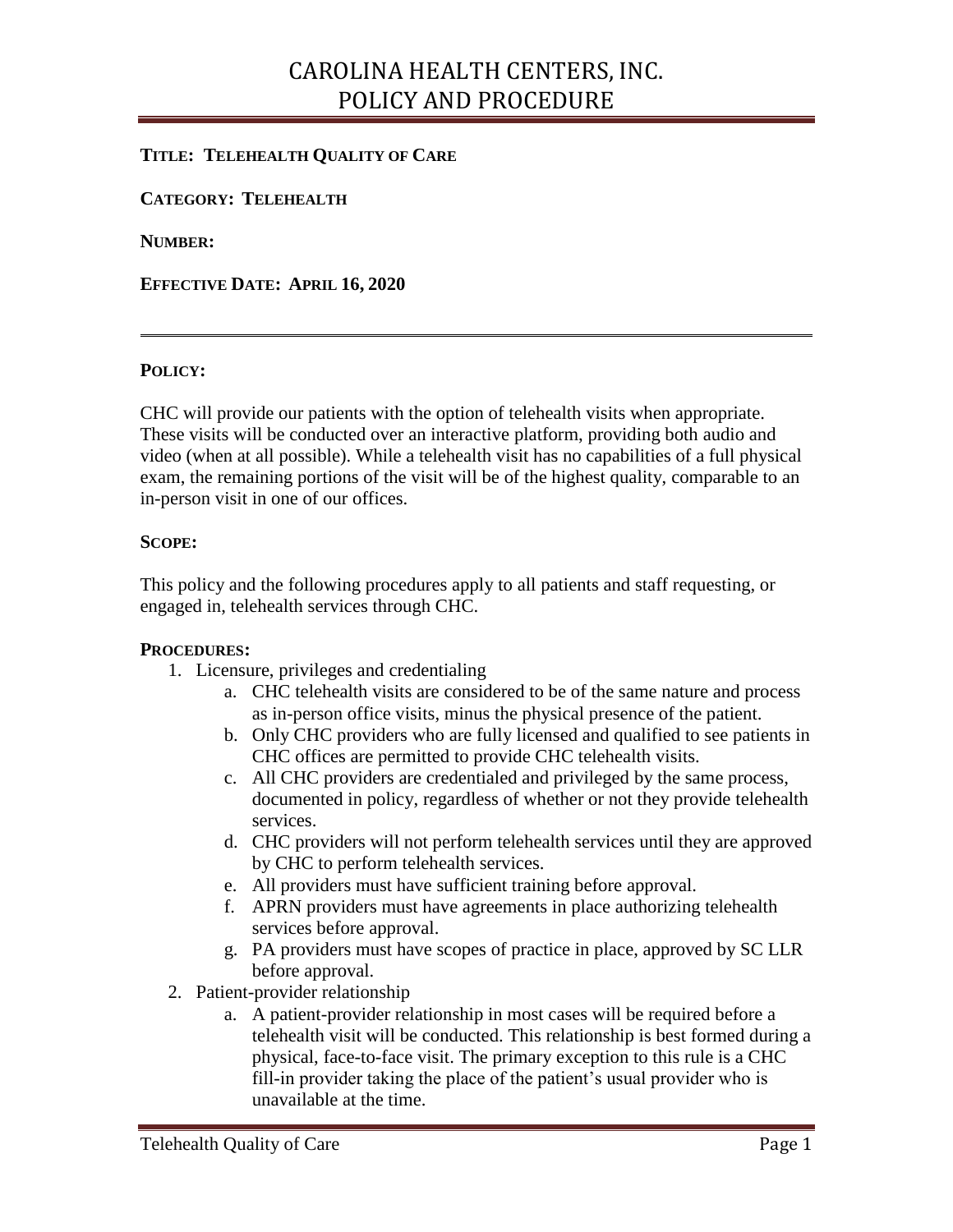# CAROLINA HEALTH CENTERS, INC. POLICY AND PROCEDURE

- b. New patients will be allowed a telehealth visit only when it is medically necessary as the first visit and an in-person visit to the office will be forthcoming in a short period of time. Examples would be a patient who is acutely sick with URI symptoms but otherwise generally healthy, or a more complex patient who is in need of refills of maintenance medications before being able to come in to the office for an appointment. These patients would be expected to have an in-person office visit within two months of the new patient telehealth visit.
- c. Only one patient per telehealth visit will be allowed. The visit is for one patient only and if a family member or other individual within the household also desires a telehealth visit, that individual will have to schedule the visit separately, through normal scheduling procedures.
- d. The patient must be present during the telehealth visit. If the patient requires the services of guardians or care-takers, or is a child, then the parent, guardian or care-taker may speak and represent the patient, but the patient must be available and present for the visit.
- 3. Documentation
	- a. As stated previously, CHC considers telehealth visits comparable to inoffice visits, minus the physical presence of the patient. As such, documentation standards are the same for telehealth visits as they are for in-office visits.
	- b. An electronic record of the visit will be stored permanently in the patient's chart, in the electronic health record (EHR).
	- c. The documented note will contain: a chief complaint (reason for the visit); vitals (as best can be obtained virtually, possibly by patient report or demonstration, e.g. home blood pressure cuff or scale); objective physical findings as applicable (again limited by virtual visit, but constitutional findings, mental state, visual objective findings can be documented accurately); an assessment of the patient's medical problems, acute or chronic; and a plan describing the medical decision-making, as applicable, to the assessment.
	- d. If applicable, clinical staff who enter information into the chart will document in the normal fashion such that name and timestamp data will be documented and recorded.
	- e. Providers will be able to order future orders, should there be a need for the patient to have procedures or tests done immediately or in the near future, such as routine lab tests and vaccinations.
	- f. Providers will complete the documentation and sign the EHR note in the exact same manner as an in-office visit.
	- g. Evaluation and management (level of service) codes and Current Procedural Terminology (CPT) codes will be entered in the same manner as an in-office visit and submitted to payers, if applicable, in the usual manner by established procedures.
- 4. Staff protocols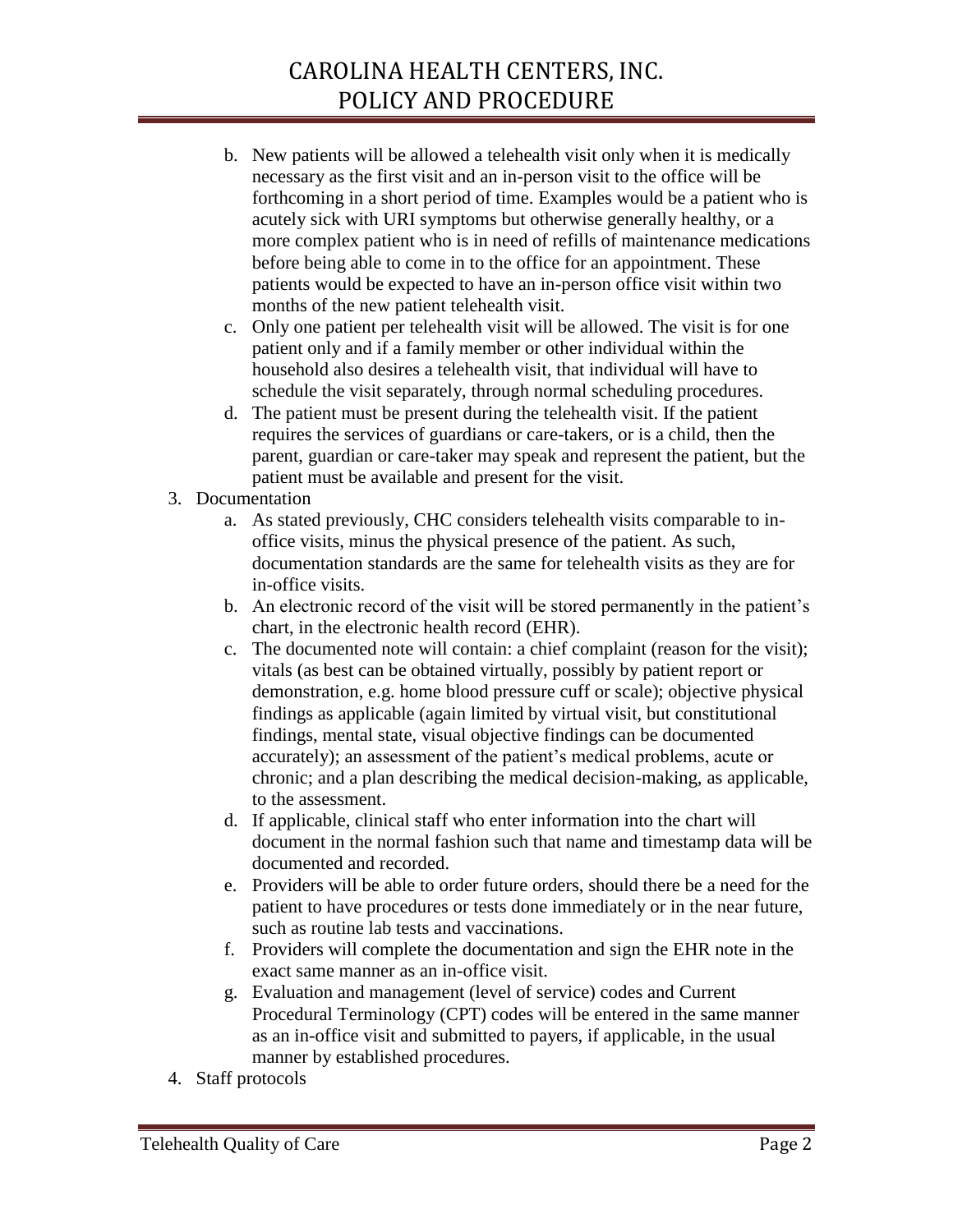# CAROLINA HEALTH CENTERS, INC. POLICY AND PROCEDURE

- a. Dependent on the location and the situation, staff will contact the patient by phone to confirm the telehealth visit, similar to in-office visits.
- b. Shortly before the visit, staff will contact the patient again to ensure the patient is ready and available for the visit. This call will help ensure the patient has successfully installed the appropriate software on smartphone and/or computer for the visit.
- c. Clinical staff will connect with the patient either by telephone or by interactive video to collect data for the visit and ensure the patient is available for the provider.
- d. Electronic or verbal consent will be obtained before the visit with the provider starts, so that the patient has the opportunity to understand and agree to the limitations, risks and benefits, and cost (if applicable, that patient may be responsible for co-payments or co-insurance).
- e. Patient will be asked by provider to identify themselves by citing their name and date of birth.
- f. All staff and providers contacting patient by interactive video will be professionally appearing, with appropriate lighting to the face for identification. This is true whether the interaction occurs from the medical office or from a provider's home or other location.
- g. Backdrop of the video will be appropriate, secure, and free of distracting images.
- h. Background noise will be eliminated to the maximum extent possible.
- i. All video interactions will be in a private location where no other individuals would be able to see or hear the interaction, or where the patient with the appointment could hear or see any information about another individual.
- j. Should video connection suddenly fail, then the staff member or provider should immediately call the patient on the phone to continue, or conclude, the visit.
- 5. Quality
	- a. All telehealth services must be deemed medically appropriate and necessary by the provider. Should a telehealth visit be deemed inappropriate or not medically necessary by the provider, the provider will document the visit as such and submit a no-charge level of service code for the visit.
	- b. Security and confidentiality is fully addressed in the Telehealth Security and Confidentiality policy and procedure.
	- c. All telehealth visits will include at least a problem-focused history and straightforward medical decision-making, as defined by the current version of the CPT manual.
	- d. Telehealth visits will be included in regular peer review activities.
	- e. Telehealth visits will be included in regular productivity and RVU utilization reporting.
	- f. Telehealth visits and results from those visits will be included on regular monthly clinical quality reporting.